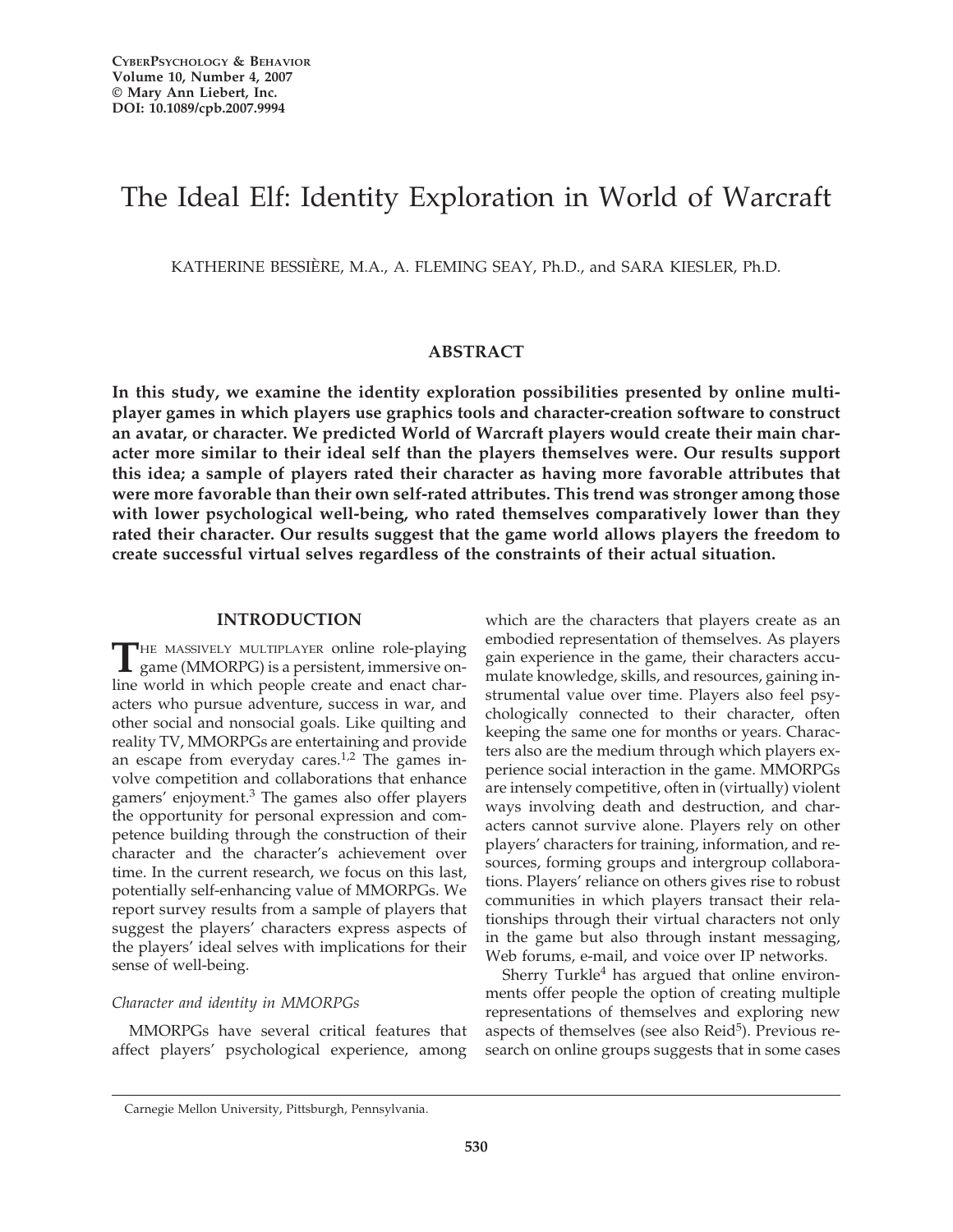the representations people make of themselves online are an amalgamation of their actual and ideal selves—that is, that the virtual self is a somewhat idealized actual self.<sup>6,7</sup> From these ideas, we argue that MMORPGs are a mode by which the player, through a constructed character, can enact aspects of his or her ideal self—the physical or psychological self the player wishes to be. For instance, a young player can create a character who is more mature, braver, stronger, or more outgoing than the player feels he himself is. This fantasy-creation process is supported by the fact that the player has an audience and collaborators who have no prior knowledge of the player or his real-life situation.

We propose that those who are dissatisfied with aspects of themselves are more likely than those who are content with the way they are to engage in virtual self-enhancement through their character. Some evidence suggests that those with a more marginalized self-identity seek affirmation in their use of the Internet, $<sup>7</sup>$  and those scoring higher in depression are</sup> more likely to use the Internet for escape.<sup>8</sup> The chance to exist in a persistent online world where their character can interact with others freely and anonymously may give the former group a means to escape poor self-evaluation by eschewing negative traits and enacting a better virtual self.

#### *Character creation in World of Warcraft*

This study was conducted among players of a popular MMORPG titled World of Warcraft (WoW). In WoW, each player creates at least one character (most players have one primary character) that serves as the player's physical representative in the digital world. The character-creation process involves making decisions about the appearance, profession, and personality of the character. Once created, the character travels around the virtual world, gaining skills, experience, and riches and defeating monsters, discovering new locations, and interacting with other players' characters. Players are referred to by their character's name, and they interact with others as that character. This process and the anonymity offered by the game allows players, as their character, to escape real-world norms and expectations and to act out roles and try out personas that range from enhanced versions of their real-life self to alter-egos who behave in reprehensible ways. In these respects, WoW players' characters are virtual selves.

#### *Hypotheses*

We predicted, first, that WoW players would create characters who represent aspects of both themselves and their ideal selves. In other words, the difference between the attributes of a player's virtual (character) and ideal selves, henceforth called the *character discrepancy*, will be smaller than the difference between the attributes of a player's real and ideal selves, henceforth called the *self discrepancy.*

# **Hypothesis 1: Players will view their character as being more similar to their ideal self than they themselves are, thus making the character discrepancy smaller than the self discrepancy.**

Based on previous research, we also argued that those with poorer psychological well-being and larger self discrepancies would be more likely to idealize their character.

**Hypothesis 2: Those scoring less positively on measures of psychological well-being will create characters who are closer to their ideal self and less like their actual self than will those scoring more positively on measures of psychological well-being.**

# **METHOD**

We administered a survey via the Internet to a sample of players of WoW as part of a laboratory study of the game. E-mails soliciting participation in the online survey were sent to a listserv at a local university and to a local gaming group. Participants received no compensation for completing this survey.

#### *Participants*

Sixty-eight participants responded to the e-mail query for WoW players and subsequently completed the survey. From the answers to filtering questions about their play, we determined that 17 respondents were not WoW players. They were dropped from the sample, leaving 51 valid participants. The valid participants' ages ranged from 18 to 27 years old with a mean of 21 years. Participants were primarily male (43 men, 8 women).

#### *Measures*

The survey was conducted in the spring of 2005. Respondents were asked a battery of questions about WoW, their actual self, their character, and their ideal self. An adjective rating method, a version of the Big Five Personality Inventory, was used to assess the different self and character views.<sup>9</sup> The Big Five traits consist of 44 items in five categories: conscientiousness (e.g., thorough, reliable, orga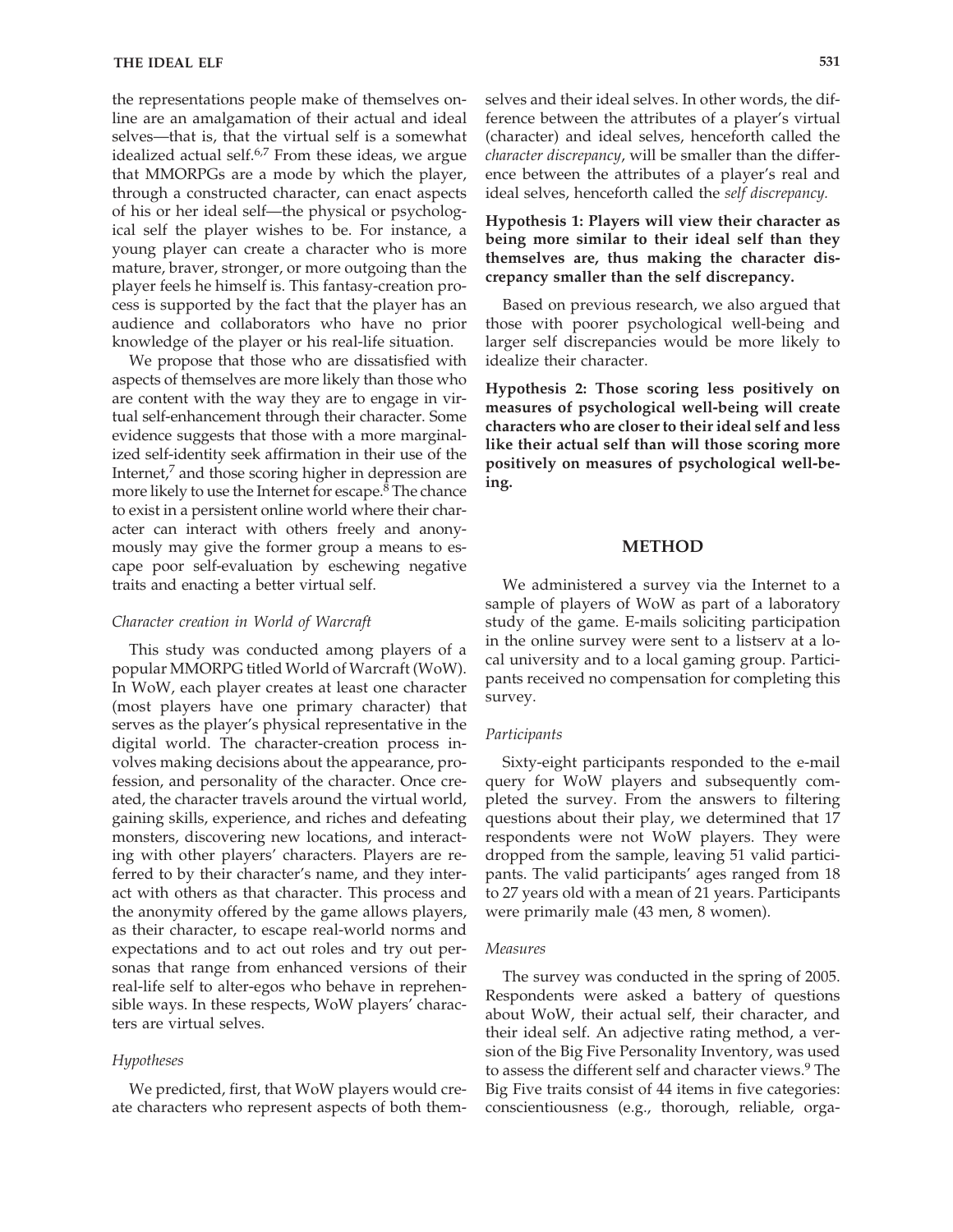nized; Cronbach's  $\alpha$  = 0.88), extraversion (e.g., talkative, energetic, assertive; Cronbach's  $\alpha = 0.87$ ), neuroticism (depressed, worried, nervous; Cronbach's  $\alpha$  = 0.85), agreeableness (e.g., trusting, forgiving, kind; Cronbach's  $\alpha = 0.69$ ), and openness to experience (e.g., creative, artistic, inventive; Cronbach's  $\alpha$  = 0.82). Participants rated how similar each personality characteristic was to their actual and ideal selves. They used the same rating scale to evaluate their primary WoW character. Each measure (actual self, ideal self, and character ratings) was separated by a battery of other questions on different pages to encourage independence of responses.

When the participants rated their actual self, the question was worded, "Please think of yourself and answer the following questions. 'I see myself as someone who \_\_\_\_\_\_\_\_.' " When they rated their ideal self, they were told, "Now think of yourself as you would like to be, ideally, and answer the following questions. 'Ideally, I would like to be someone who \_\_\_\_\_\_\_\_.' " When they rated their main WoW character, the question was worded, "Please think of your main character in World of Warcraft and answer the following questions. 'I see my main character in World of Warcraft as someone who \_\_\_\_\_\_\_\_.' " Participants rated themselves and their character on the 44 characteristics using seven-point Likert-type scales ranging from "disagree strongly'" to "agree strongly."

To measure psychological well-being, we used two measures. One measure was the 12-item Center for Epidemiologic Studies Depression Scale (CES-D).10 Participants reported how frequently in the past week they had experienced symptoms of depression, including "I felt that everything I did was an effort," "My sleep was restless," and "I had trouble keeping my mind on what I was doing" (Cronbach's  $\alpha$  = 0.60). The second measure was a subset of items from the Positive Affect Negative Affect Scale (PANAS).<sup>11</sup> Eleven items indicate the participant's current confidence in his or her abilities and intelligence, or self-esteem (Cronbach's  $\alpha$  = 0.85). These two measures, depression and self-esteem, were not correlated with each other in any meaningful way  $(r = 0.30)$ .

## **RESULTS**

Our first prediction was that the character discrepancy would be smaller than the self discrepancy. We began this analysis by verifying that players created their character more like themselves

than like other players' selves. We found the expected main effect showing that each participant's character was more similar to the participant's actual self than to a random other participant's actual self (*F*  $[1, 36] = 5.3$ ,  $p = 0.02$ ).

Next we turned to the question of whether a player's character was viewed as more ideal than the player's actual self. We tested this hypothesis using a paired *t*-test to examine whether the differences between the self discrepancy and the character discrepancy were significant. The hypothesis was supported for three of the five personality dimensions: conscientiousness (paired  $t = 5$ ,  $p <$ 0.001), extraversion (paired  $t = 3.2$ ,  $p < 0.01$ , and neuroticism (paired  $t = 4.89$ ,  $p < 0.0001$ ). These effects can be seen in Figure 1.

The hypothesis was not supported for the personality dimension of agreeableness. There was no difference between agreeableness ratings of the actual self and the virtual character (means: actual  $=$ 3.56, character  $= 3.60$ , ideal  $= 4.0$ ). The hypothesis also was not supported for the dimension openness to experience, a measure of artistic talent, creativity, and reflection. Instead, the character rating for openness to experience was lower than ratings of either the actual or the ideal self, and the character discrepancy was significantly larger than the self discrepancy (paired  $t = 3.8$ ,  $p < 0.001$ ). Although unexpected, this result makes sense. Characters in WoW typically do not enact a creative role; they act at the behest of the player. These results suggest that participants did not simply rate their characters positively across all personality dimensions but did so selectively for the Big Five characteristics most relevant to the virtual world.

Our second hypothesis was that those with poorer psychological well-being would be more likely to see their character as realizing aspects of their ideal self. If so, there should be an interaction between players' psychological well-being and their discrepancy scores. To test this hypothesis, we conducted mixed-model analyses of variance on the personality dimensions. The target of the rating (actual self, ideal self, character) is the within-subjects variable, and level of well-being (depression or selfesteem) is a continuous between-subjects variable.

Using depression scores to group participants, the hypothesis was supported for three of the Big Five personality dimensions. When participants rated their own or their character's conscientiousness, there was a main effect (such that their character ratings fell between their actual and ideal self ratings; *F* [2, 89] = 50,  $p < 0.001$ ), a main effect of level of depression (such that ratings of conscientiousness by those high in depression were lower;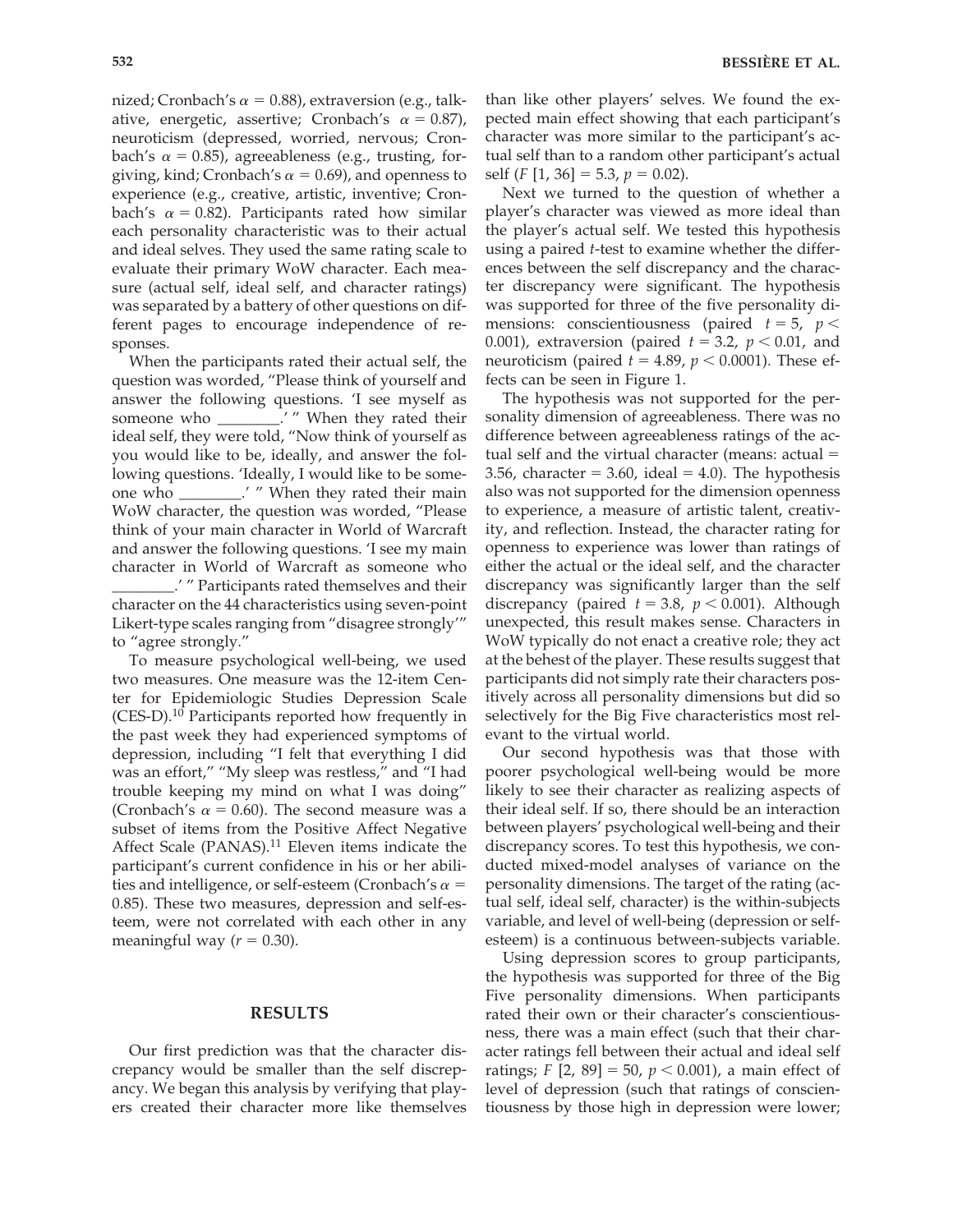

**FIG. 1.** Big Five personality ratings of participants' actual self, ideal self, and character. Figure shows ratings of conscientiousness; other trait ratings are similar; see text.

*F* [1, 46] = 9.3,  $p < 0.01$ ), and also a significant interaction such that those with higher depression showed a significantly larger disparity between their self discrepancy and character discrepancy (*F*  $[2, 92] = 5.3, p < 0.01$ ). Similarly, the main effects and interaction were significant for neuroticism (main effect of rating target,  $F$  [2, 92] = 57,  $p$  < 0.001; main effect of depression, *F*  $[2, 46] = 12$ ,  $p < 0.01$ ; interaction *F* [2, 92] = 8.7,  $p < 0.001$ ) and for agreeableness (main effect of rating target,  $F$  [2, 89] = 24,  $p < 0.001$ ; main effect of depression, *F* [2, 47] = 2.8,  $p < 0.10$ ; interaction *F* [2, 89] = 4.7, p = 0.01). The first of these interaction effects is illustrated in Figure 2a, using the depression scores split at the median into high and low depression groups and showing effects on ratings of actual, ideal, and character conscientiousness. The figure uses line graphs so that the slopes for both groups can be seen easily.

- a. Participants divided into groups scoring above and below the median of depression.
- b. Participants divided into groups scoring above and below the median of self-esteem.

From Figure 2a, it can be seen that the reason for the significant interaction effect derives from two phenomena. First, those with lower depression scores do not rate their character as more ideal than they rate their actual self. Only those with higher depression scores do so. Second, both groups rate their character as equally close to their ideal self. Thus, there is no evidence that the characters of those with high depression scores have different traits from the characters of those with low depression scores. Nor is there any evidence that their ideal selves differ. Instead, it seems that those with high depression scores, as compared with low depression scores, (a) have much lower actual-self views and (b) create characters who are equally close to their ideal. Those with high depression scores thus create characters who are equivalent to the actualself scores of those who have lower depression scores.

We found a similar pattern using self-esteem as the moderator variable. Hypothesis 2 was confirmed with significant interaction effects for four of the Big Five personality dimensions: conscientiousness (*F* [2, 89] = 4.7,  $p = 0.01$ ), neuroticism (*F* [2,  $89$ ] = 3.6,  $p < 0.05$ ), agreeableness (*F* [2, 86] = 4.9,  $p = 0.001$ ), and openness to experience (*F* [2, 89] = 2.9,  $p = 0.05$ ). Figure 2b shows the pattern, using conscientiousness as an example. As when depression is the moderator variable, the reason for the interaction is that those with low self-esteem scores had much lower actual-self ratings but rated their character as close to their ideal as did those with high self-esteem.

# **DISCUSSION**

Our data suggest that MMORPG virtual worlds offer players the opportunity to create idealized characters as virtual, alternative selves. On average, participants rated their virtual character as being more conscientious, extraverted, and less neurotic than they themselves were. Furthermore, these trends were more prominent among those who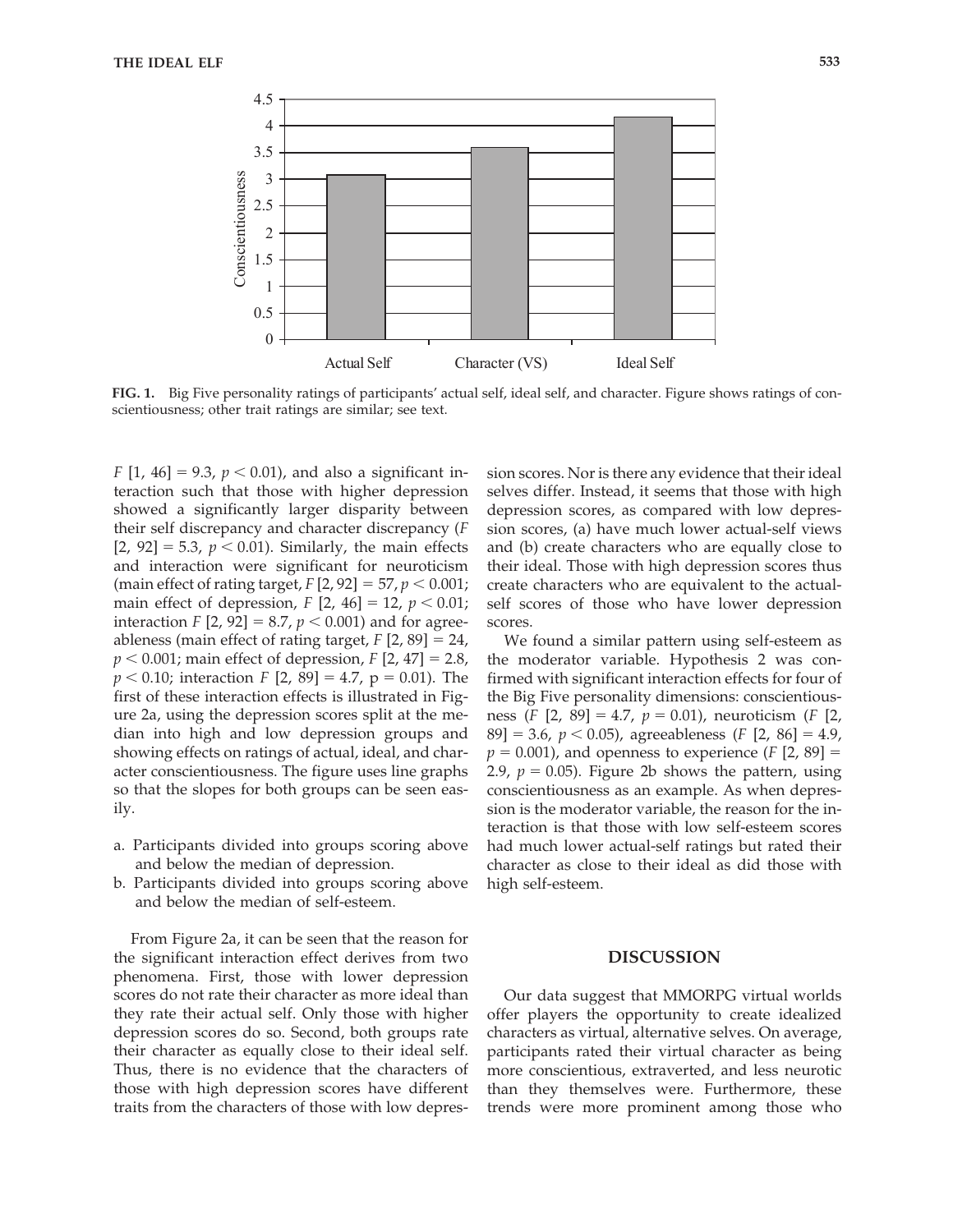

were more depressed or had lower self-esteem. Those with higher levels of well-being did not rate their character much better than they rated themselves, whereas those with lower levels of well-being rated themselves significantly lower than they rated their character. We believe these results support the idea that despite the many rules, constraints, and difficulties of the game world, its anonymity and fantasy frees players from the yoke of their real-life history and social situation, allowing them to be more like the person they wish they were.

Our survey was limited to players of WoW, and the sample consisted mainly of male college and grad-

uate students. Whereas evidence of idealized selves in other domains is consistent with our findings, $12$ more research is needed to expand the scope of this study. There also remains much to learn about the process of choosing a character and imbuing it with personality. For instance, do players choose roles for their characters that reflect their own personality (for instance, clerics rather than warriors if they themselves are mild mannered)? Do characters become more idealized over time? It is possible that the process is gradual as players gain the technical and social skills for success in the virtual world.

The ability to create characters who embody aspects of players' ideal selves may have implications